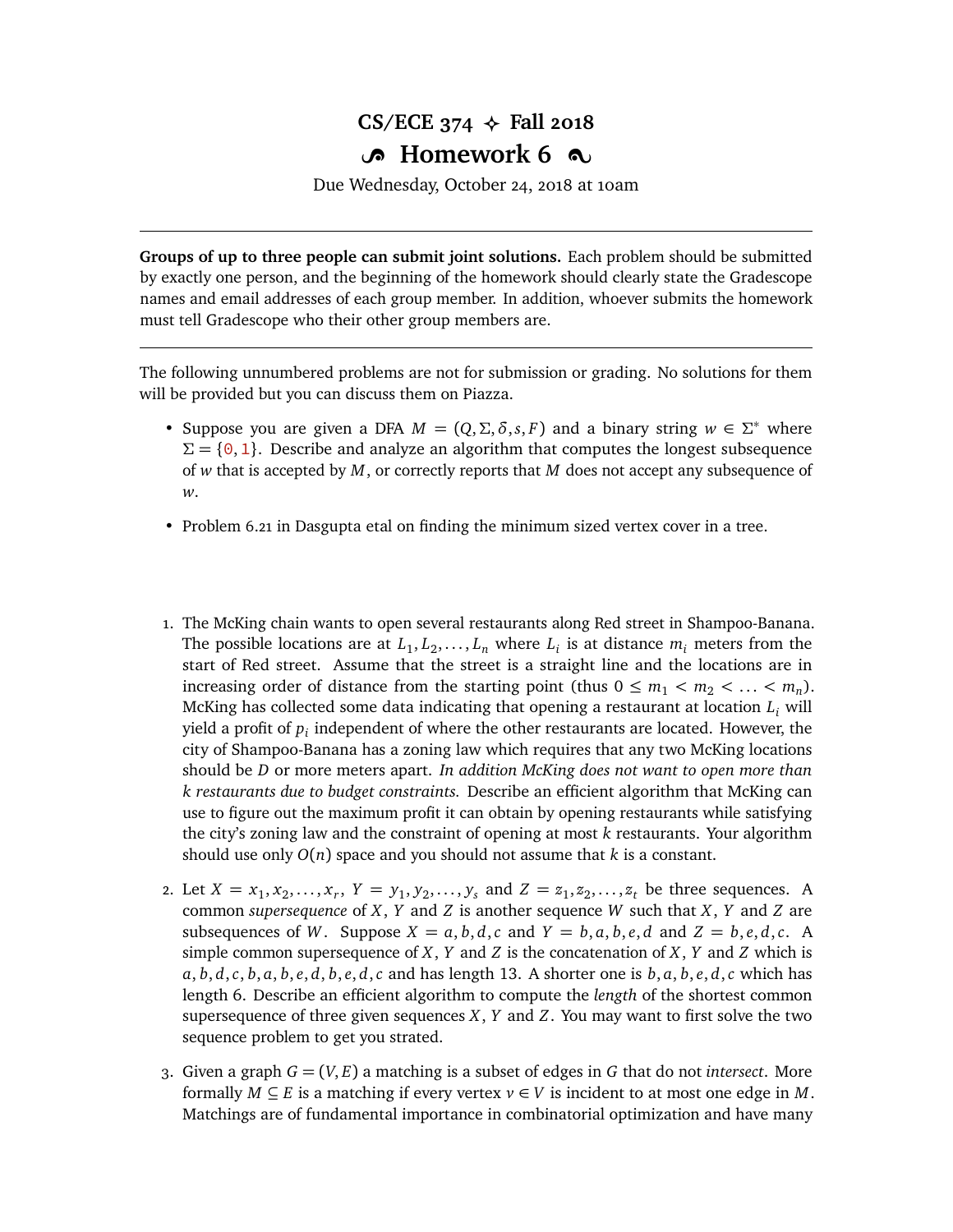applications. Given *G* and non-negative weights  $w(e)$ ,  $e \in E$  on the edges one can find the maximum weight matching in a graph in polynomial time but the algorithm requires advanced machinery and is beyond the scope of this course. However, finding the maximum weight matching in a tree is easier via dynamic programming.



**Figure 1.** A tree and two examples of matchings. Edges in the matching are shown in bold.

- **Not to submit:** Given a tree  $T = (V, E)$  and non-negative weights  $w(e)$ ,  $e \in E$ , describe an efficient algorithm to find the weight of a maximum weight matching in *T*.
- Solve the previous part even though it is not required to be submitted for grading. It will help you think about this part.
	- (a) Given a tree  $T = (V, E)$  describe an efficient algorithm to *count* the number of distinct matchings in *T*. Two matchings  $M_1$  and  $M_2$  are distinct if they are not identical as sets of edges. Unlike the maximum weight matching problem, the problem of couting matchings is known to be hard in general graphs, but trees are easier.
	- (b) Write a recurrence for the exact number of matchings in a path on *n* nodes. For the base case of a single node tree assume that the answer is 1 since an empty set is also a valid matching. Would the answer for a path with  $n = 500$  fit in a 64-bit integer word? Briefly justify your answer.
	- (c) How would you implement your counting algorithm from part (a), more carefully, to run on a 64 bit machine? Accounting for this more careful implementation, what is the running time of your algorithm?

## **Solved Problems**

4. A string *w* of parentheses **(** and **)** and brackets **[** and **]** is *balanced* if it is generated by the following context-free grammar:

$$
S \to \varepsilon \mid (S) \mid [S] \mid SS
$$

For example, the string  $w = (\lfloor \binom{n}{1} \lfloor \binom{n}{2} \rfloor) \lfloor \binom{n}{2} \rfloor$  is balanced, because  $w = xy$ , where

*x* = **( [()] [] () )** and *y* = **[ () () ] ()**.

Describe and analyze an algorithm to compute the length of a longest balanced subsequence of a given string of parentheses and brackets. Your input is an array *A*[1 .. *n*], where  $A[i] \in \{(),],],\}$  for every index *i*.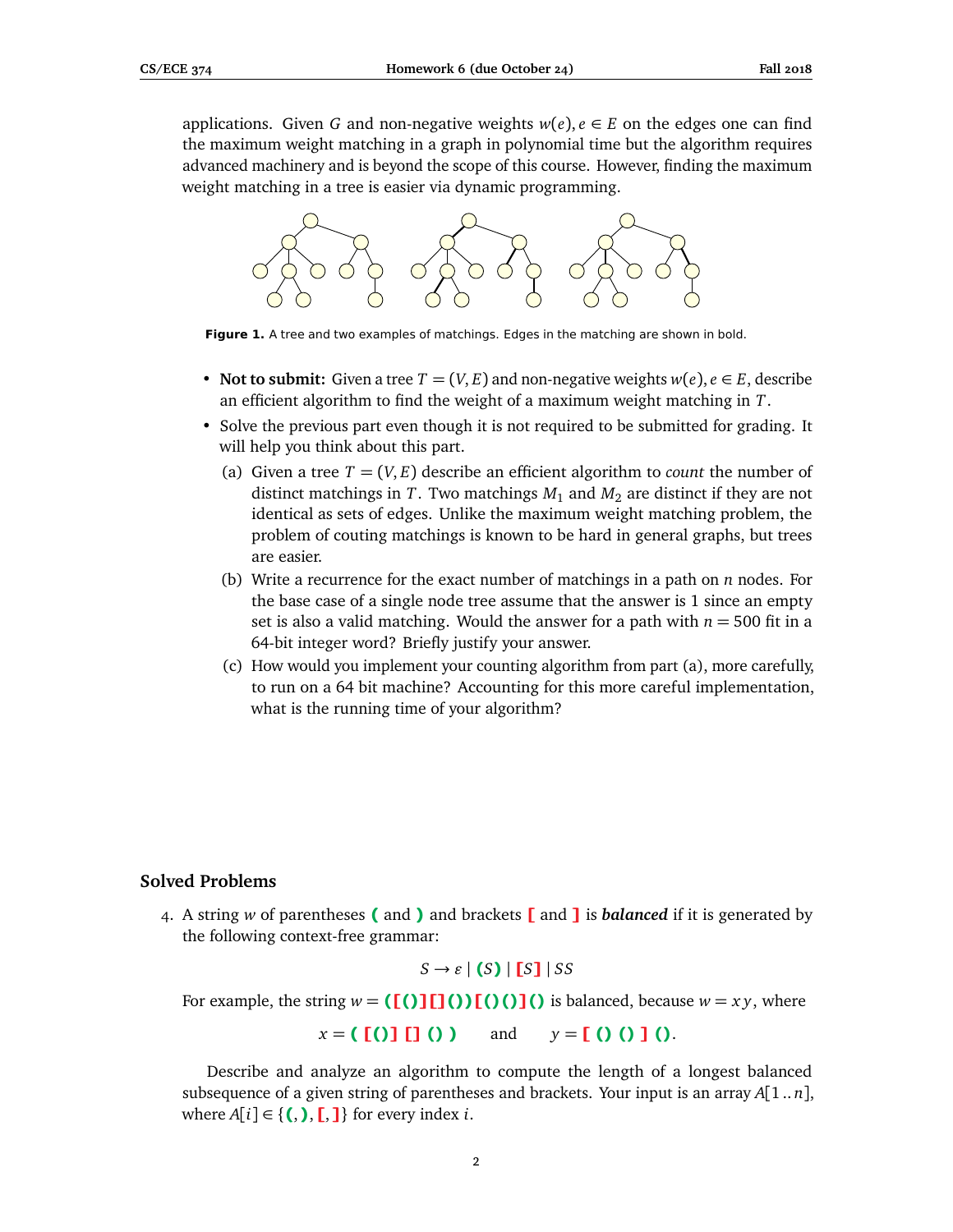**Solution:** Suppose  $A[1..n]$  is the input string. For all indices *i* and *j*, we write  $A[i] \sim A[j]$ to indicate that *A*[*i*] and *A*[*j*] are matching delimiters: Either *A*[*i*] = **(** and *A*[*j*] = **)** or  $A[i] = [$  and  $A[j] = ]$ .

For all indices *i* and *j*, let *LBS***(***i***,** *j***)** denote the length of the longest balanced subsequence of the substring *A*[*i* .. *j*]. We need to compute *LBS*(1, *n*). This function obeys the following recurrence:

$$
LBS(i,j) = \begin{cases} 0 & \text{if } i \ge j \\ \max \left\{ \sum_{\substack{j-1 \\ k \equiv 1}} 2 + LBS(i+1, j-1) \right\} & \text{if } A[i] \sim A[j] \\ \max_{k=1}^{j-1} (LBS(i,k) + LBS(k+1,j)) & \text{otherwise} \end{cases}
$$

We can memoize this function into a two-dimensional array *LBS*[1 .. *n*, 1 .. *n*]. Since every entry *LBS*[*i*, *j*] depends only on entries in later rows or earlier columns (or both), we can evaluate this array row-by-row from bottom up in the outer loop, scanning each row from left to right in the inner loop. The resulting algorithm runs in  $O(n^3)$  *time*.

| LONGESTBALANCEDSUBSEQUENCE $(A[1n])$ :                             |
|--------------------------------------------------------------------|
| for $i \leftarrow n$ down to 1                                     |
| $LBS[i, i] \leftarrow 0$                                           |
| for $j \leftarrow i + 1$ to n                                      |
| if $A[i] \sim A[i]$                                                |
| $LBS[i, j] \leftarrow LBS[i+1, j-1]+2$                             |
| else                                                               |
| LBS $[i, j] \leftarrow 0$                                          |
| for $k \leftarrow i$ to $j-1$                                      |
| $LBS[i, j] \leftarrow \max \{LBS[i, j], LBS[i, k] + LBS[k+1, j]\}$ |
| return LBS $[1, n]$                                                |

**Rubric:** 10 points, standard dynamic programming rubric

5. Oh, no! You've just been appointed as the new organizer of Giggle, Inc.'s annual mandatory holiday party! The employees at Giggle are organized into a strict hierarchy, that is, a tree with the company president at the root. The all-knowing oracles in Human Resources have assigned a real number to each employee measuring how "fun" the employee is. In order to keep things social, there is one restriction on the guest list: An employee cannot attend the party if their immediate supervisor is also present. On the other hand, the president of the company *must* attend the party, even though she has a negative fun rating; it's her company, after all.

Describe an algorithm that makes a guest list for the party that maximizes the sum of the "fun" ratings of the guests. The input to your algorithm is a rooted tree *T* describing the company hierarchy, where each node  $\nu$  has a field  $\nu$ , *fun* storing the "fun" rating of the corresponding employee.

3

■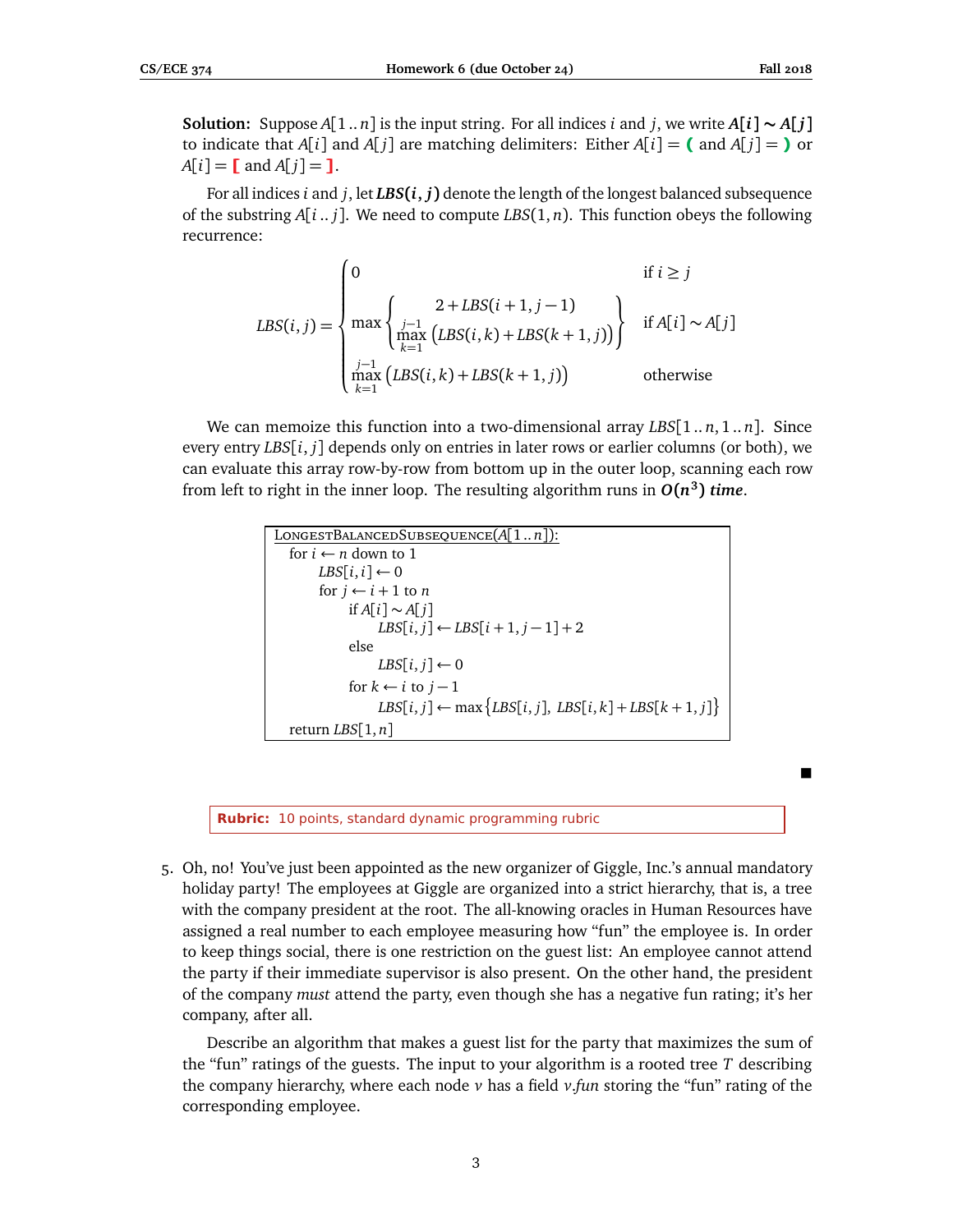**Solution (two functions):** We define two functions over the nodes of *T*.

- *MaxFunYes*(*v*) is the maximum total "fun" of a legal party among the descendants of  $v$ , where  $v$  is definitely invited.
- $MaxFunNo(v)$  is the maximum total "fun" of a legal party among the descendants of  $\nu$ , where  $\nu$  is definitely not invited.

We need to compute *MaxFunYes*(*root*). These two functions obey the following mutual recurrences:

$$
MaxFunYes(v) = v.fun + \sum_{children \ w \ of \ v} MaxFunNo(w)
$$
  
\n
$$
MaxFunNo(v) = \sum_{children \ w \ of \ v} max\{MaxFunYes(w), MaxFunNo(w)\}
$$

(These recurrences do not require separate base cases, because  $\sum \emptyset = 0$ .) We can memoize these functions by adding two additional fields *v*.*yes* and *v*.*no* to each node *v* in the tree. The values at each node depend only on the vales at its children, so we can compute all 2*n* values using a postorder traversal of *T*.

| $\text{BestPARTY}(T)$ : |
|-------------------------|
| COMPUTEMAXFUN(T.root)   |
| return T.root.yes       |

| COMPUTEMAXFUN(v):                            |
|----------------------------------------------|
| $v.yes \leftarrow v.fun$                     |
| $v.no \leftarrow 0$                          |
| for all children $w$ of $v$                  |
| COMPUTEMAXFUN( $w$ )                         |
| $v.yes \leftarrow v.yes + w.no$              |
| $v.no \leftarrow v.no + \max\{w.yes, w.no\}$ |

(Yes, this is still dynamic programming; we're only traversing the tree recursively because that's the most natural way to traverse trees!<sup>1</sup>) The algorithm spends  $O(1)$  time at each node, and therefore runs in *O***(***n***)** *time* altogether.

<span id="page-3-0"></span><sup>&</sup>lt;sup>1</sup>A naïve recursive implementation would run in  $O(\phi^n)$  time in the worst case, where  $\phi = (1 +$  $\sqrt{5}$ )/2 ≈ 1.618 is the golden ratio. The worst-case tree is a path—every non-leaf node has exactly one child.